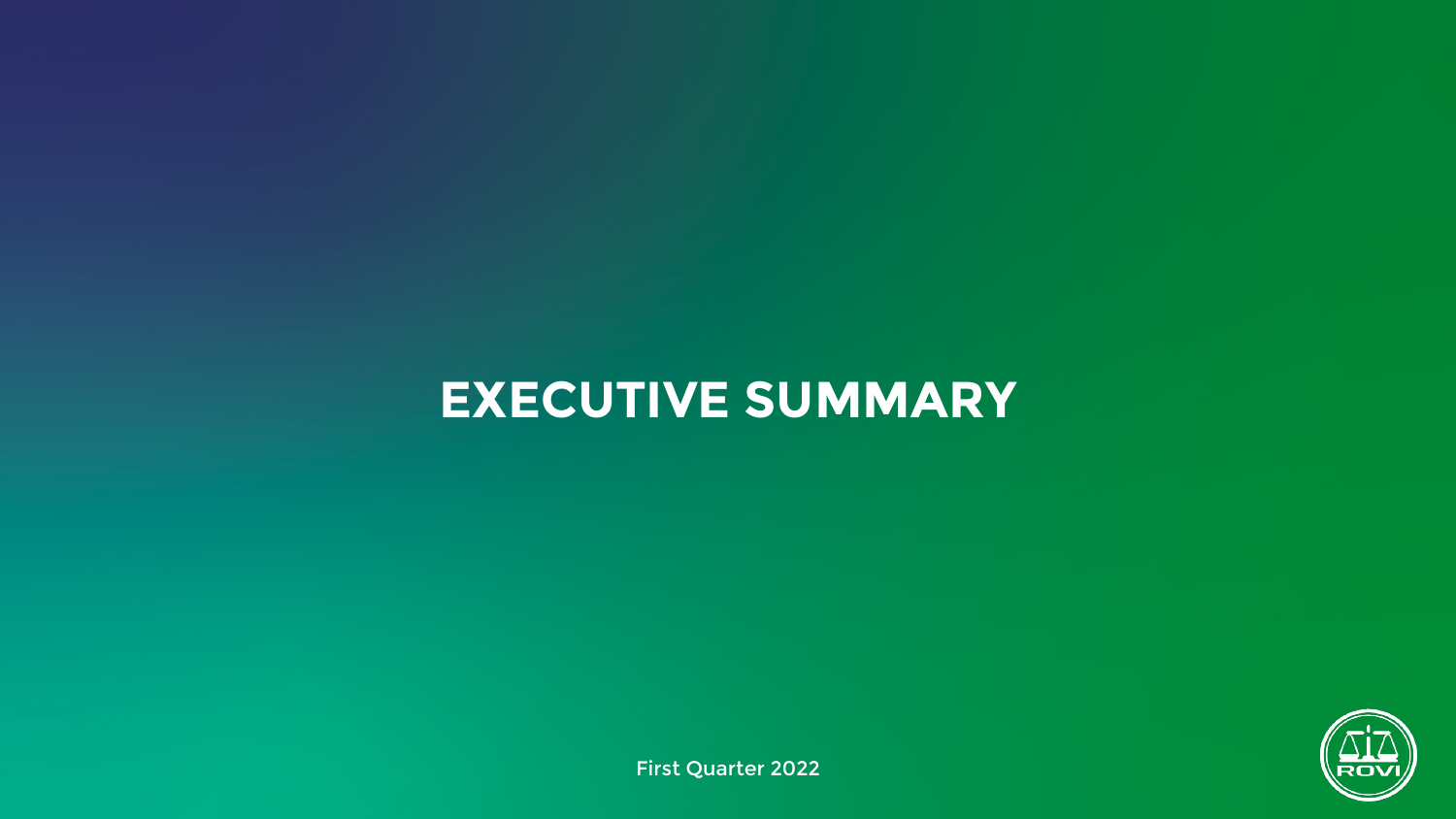## **Main figures €Mn**

| <b>REVENUE</b>    | <b>EBITDA</b> | <b>EBIT</b>     |
|-------------------|---------------|-----------------|
| 205.6 (+57%)      | 74.3 (+113%)  | 68.7 (+132%)    |
|                   |               |                 |
| <b>Net profit</b> | <b>Capex</b>  | <b>Net cash</b> |
| 53.0 (+123%)      | $2.1(-46%)$   | 31.3            |

**2022 operating revenue guidance: + 15 % - 20 %**

ROVI receives the European Commission's approval of Okedi® as a treatment for schizophrenia and launches the product in Germany

## **Operating revenue €Mn**